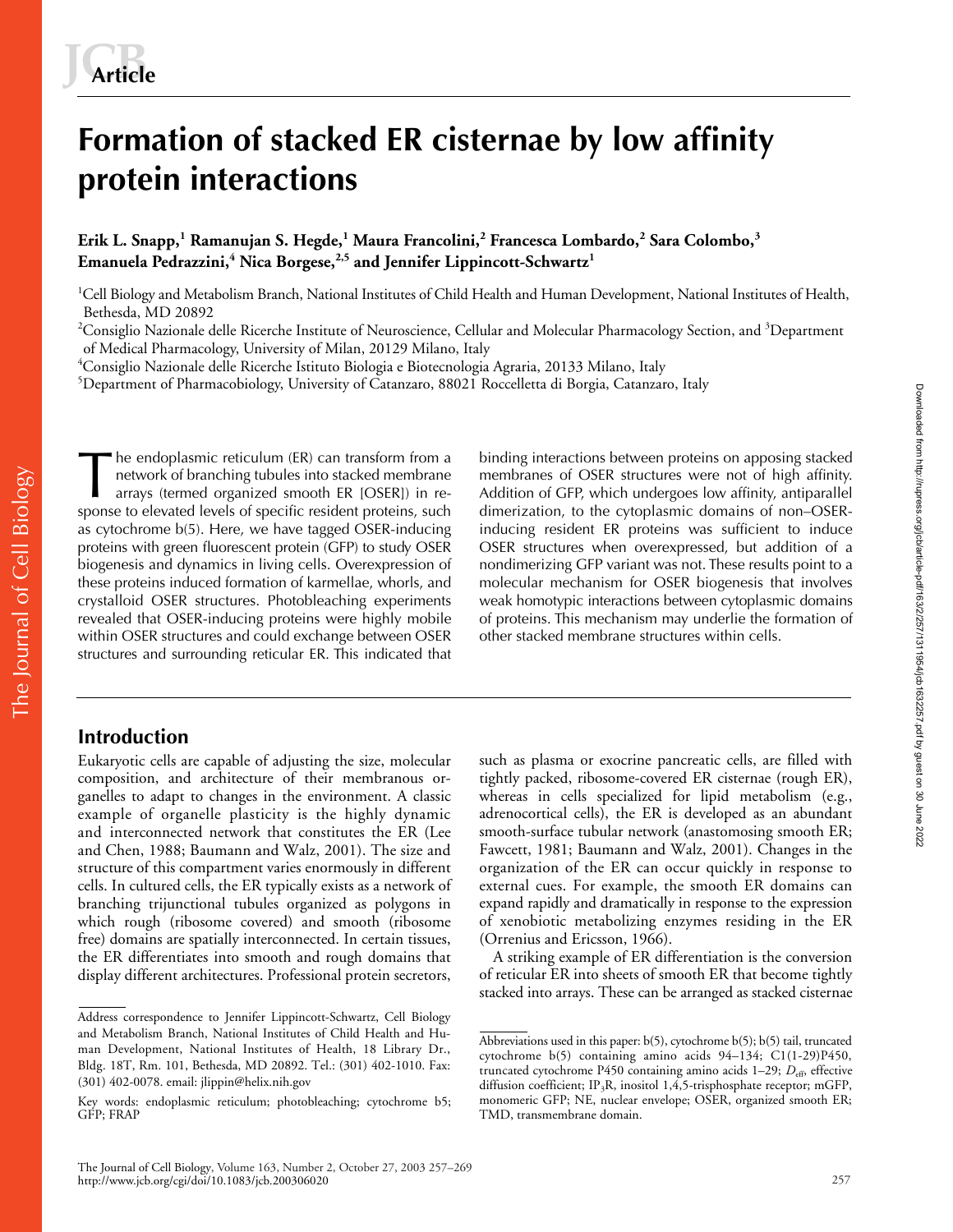

Figure 1. **Cells expressing b(5) or GFP-b(5) contain similar membrane structures.** COS-7 cells transiently transfected with (a and b)  $b(5)$  or (c and d) GFP- $b(5)$  overnight were imaged by (a–d) confocal microscopy. Fixed cells were labeled with (a and c) anti-b(5) and anti–rabbit Alexa 546 or observed (c and d) alive. At low levels of expression, b(5) and GFP-b(5) localize to a branching network of tubules (a and c). In cells expressing higher levels of protein, a number of intensely fluorescent nonbranching structures including whorls, open loops, accumulations on the NE, and nonbranching membrane accumulations are observed (b and d). Bars, 5  $\mu$ m.

on the outer nuclear envelope (NE; called karmellae; Smith and Blobel, 1994; Parrish et al., 1995; Koning et al., 1996) or be distributed elsewhere in the cell (called lamellae; Porter and Yamada, 1960; Abran and Dickson, 1992; Koning et al., 1996). Alternatively, they can take the form of compressed bodies of packed sinusoidal ER (Anderson et al., 1983), concentric membrane whorls (also called z-membranes in plants; Gong et al., 1996; Koning et al., 1996) or ordered arrays of membrane tubules/sheets with hexagonal or cubic symmetry (called crystalloid ER; Chin et al., 1982; Yamamoto et al., 1996). In all cases, the tripartite junctions of branching ER are scanty or lacking, and the cytoplasmic faces of the proliferated membranes are tightly apposed. EM studies have established that these structures connect to the rest of the ER (Chin et al., 1982; Gong et al., 1996; Yamamoto et al., 1996). Because the structures often appear adjacent to and segueing into each other in the same cell, the structures may represent different stages of smooth ER differentiation (Pathak et al., 1986; Takei et al., 1994). Given that all of these ER structures contain highly ordered smooth ER membranes we refer to them as organized smooth ER (OSER).

OSER structures have been reported in a variety of cells, tissues, and organisms including plants, fungi, and animals under physiological conditions (Porter and Yamada, 1960; Tabor and Fisher, 1983; Yorke and Dickson, 1985; Bassot and Nicola, 1987; Abran and Dickson, 1992; Wolf and Motzko, 1995; Gong et al., 1996), during drug treatments (Chin et al., 1982; Singer et al., 1988; Berciano et al., 2000), or by overexpression of resident ER transmembrane proteins (Wright et al., 1990; Vergeres et al., 1993; Smith and Blo-

Figure 2. **High resolution images of OSER.** CV-1 cells transiently transfected with b(5) (a and d) or with GFP-b(5) (b, c, and e) were imaged by transmission EM. In panel a, a low power view of a transfected cells shows a whorl (W), and two areas of sinusoidal ER (S), of which one is in continuity with lamellar ER (L). Continuity between lamellar and sinusoidal ER is clearly visible in the inset, which shows an enlargement of the boxed area. Clusters of mitochondria (M) surround the whorl, the sinusoidal and the lamellar ER. In panel b, stacks of packed cisternae surround part of the nucleus (karmellae). Whorls appear to be peeling away from the juxtanuclear cisternae. N, nucleus. The arrow indicates an intranuclear whorl. Panel c shows a higher magnification of sinusoidal ER. An electron-dense cytoplasm of constant width ( $\sim$ 11 nm in the case of GFP-b(5)) separates pairs of apposed membranes. The arrows indicate points where the continuity between the electron-dense space and the cytoplasm (Cy) are apparent. The asterisks indicate the lumenal space. Ex, extracellular space; t, tangential view of membranes. In some areas of the cell, sinusoidal ER assumes a highly ordered arrangement with square symmetry (panel d). (e) A high magnification of lamellar ER, illustrating the regular succession of lumena (asterisk) and electron-dense cytoplasm of constant ( $\sim$ 11 nm) width (Cy). Bars: (a) 1  $\mu$ m; (b)  $0.5 \mu m$ ; (c)  $0.1 \mu m$ ; (d)  $0.2 \mu m$ ; (e)  $0.05 \mu m$ .

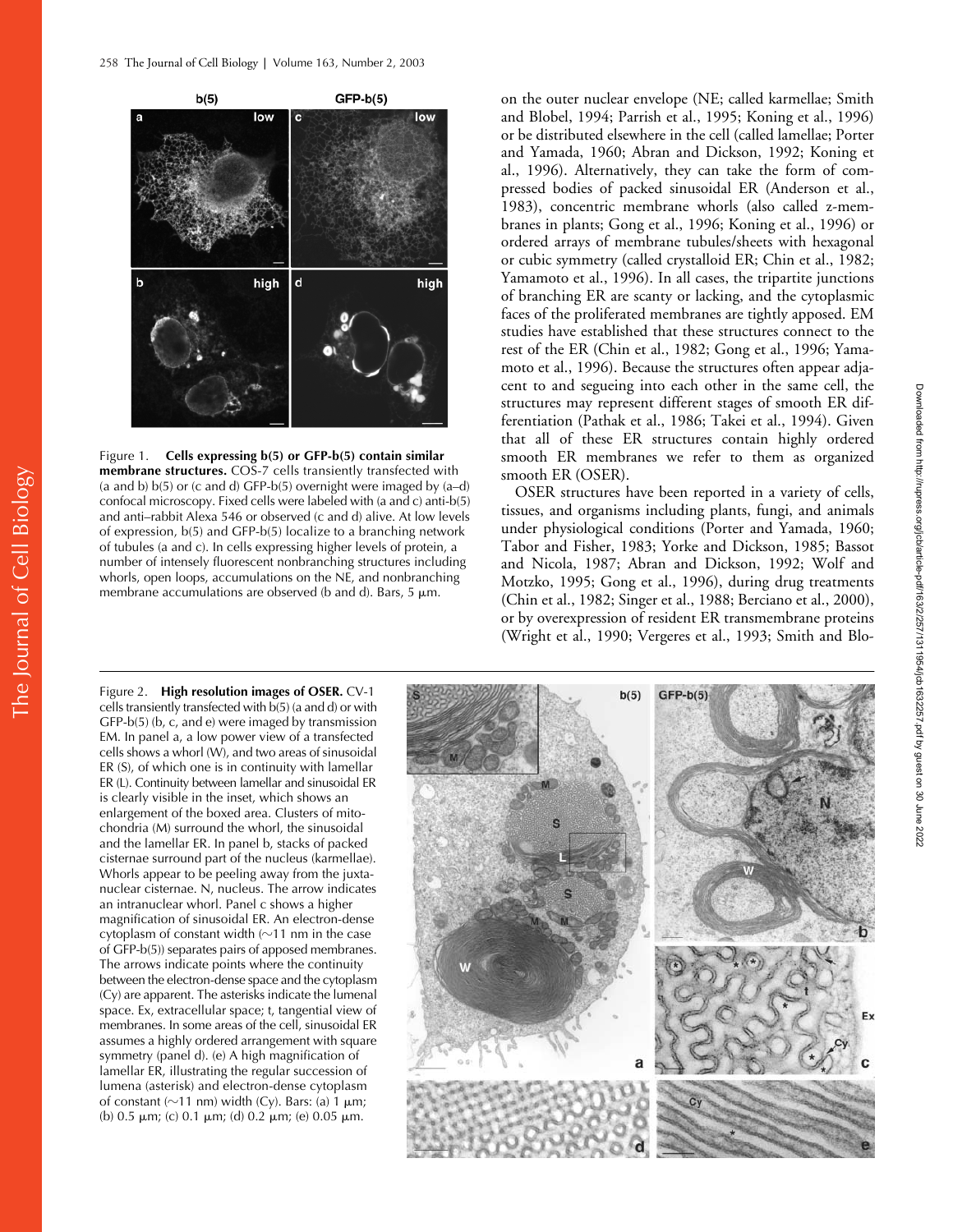



bel, 1994; Takei et al., 1994; Ohkuma et al., 1995; Gong et al., 1996; Yamamoto et al., 1996; Sandig et al., 1999). The basis for OSER formation under these conditions is not clear. Protein mutagenesis studies of OSER-inducing proteins, such as HMG CoA reductase, have suggested that the cytoplasmic domain of the protein is important for OSER formation (Profant et al., 1999). Furthermore, the OSERinducing protein must be anchored to the ER via a transmembrane domain (TMD; Vergeres et al., 1993; Takei et al., 1994; Gong et al., 1996; Yamamoto et al., 1996; Fukuda et al., 2001). Therefore, one model for OSER biogenesis is that the cytoplasmic domains of OSER-inducing proteins on apposing membranes bind tightly to each other and "zipper" the apposing membranes together (Takei et al., 1994; Gong et al., 1996; Yamamoto et al., 1996; Fukuda et al., 2001). This model predicts that OSER-inducing proteins residing within OSER structures are tightly bound to each other and do not readily diffuse in and out of these structures.

Here, we have used OSER-inducing proteins, including cytochrome b(5) [b(5)], tagged with GFP to investigate aspects of OSER formation and dynamics in living cells. Our results reveal, contrary to predictions of existing models, that OSER-inducing proteins are not tightly bound to each other within OSER structures and they can readily diffuse in and out of these structures into surrounding reticular ER. Furthermore, time-lapse imaging of OSER biogenesis revealed that these structures formed relatively quickly once a threshold level of OSER-inducing proteins was present within cells and such formation involved gross remodeling of surrounding reticular ER. Finally, attachment of a protein capable of low affinity, head to tail dimerization (i.e., GFP) to the cytoplasmic domain of different resident ER membrane proteins was sufficient to induce OSER formation upon overexpression of the modified proteins in living cells. This suggested that homotypic low affinity interactions between cytoplasmic domains of proteins can differentiate reticular ER into stacked lamellae or crystalloid structures. Such a mechanism may underlie the reorganization of other organelles into stacked structures.

## **Results**

# **Overexpressed b(5) or GFP-b(5) induces OSER formation**

When the resident ER enzyme b(5) is overexpressed in yeast or mammalian cells, OSER structures comprised of whorls of membrane and NE associated "karmellae" are formed (Vergeres et al., 1993; Koning et al., 1996; Pedrazzini et al., 2000). To establish a system for studying OSER formation and dynamics in vivo we tested whether such structures formed in COS-7 cells expressing either b(5) or GFP-b(5) (Fig. 1). At low expression levels of either protein, the ER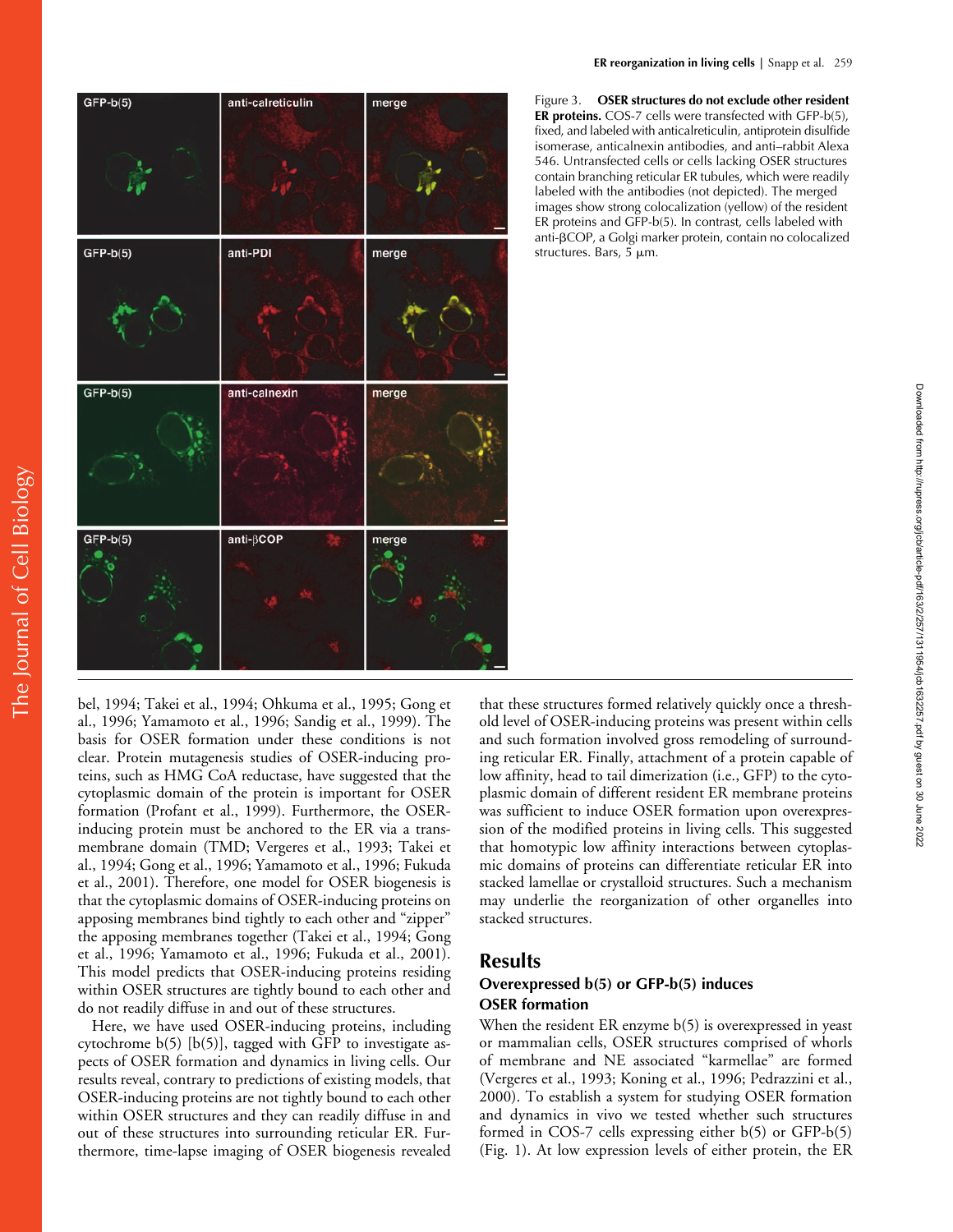Figure 4. **GFP-b(5) is mobile within and between OSER and branching reticular ER.** Two different models are proposed to describe OSER formation. (a) OSER-inducing proteins zipper together apposing membranes by tight interactions between their cytoplasmic domains. In a related model, OSERinducing proteins are restricted to and accumulate in discrete regions of the ER. In both cases, the OSER-inducing proteins would be predicted to be either immobile (as indicated by an absence of mobility arrows) or incapable of exchanging between OSER and branching reticular ER. (b) In an alternative model, OSERinducing proteins partition dynamically. The OSER-inducing proteins would remain mobile (as indicated by mobility arrows in the branching ER and within OSER) and be capable of exchanging between OSER and branching reticular ER. To distinguish between the two models, cells expressing GFP-b(5) were photobleached in discrete regions of interest (yellow outline boxes), which were then monitored for fluorescence recovery. (c) GFP-b(5) is highly mobile within a whorl structure and recovers at a rate comparable to GFP-b(5) in branching ER. (d) GFP-b(5) is highly mobile within branching reticular ER and recovers rapidly. (e) When a whole whorl is photobleached, fluorescence recovery is observed, but much more slowly than within a whorl. (f and g) Fluorescence intensity recovery rates are plotted for (f) short and (g) longer times. Branching reticular ER (closed black circles), whole whorl (open blue squares), and strip within the whorl (red Xs). Bars: (c) 3  $\mu$ m; (d and e) 5  $\mu$ m.



appeared as a network of branching tubules, typical of ER in tissue culture cells, with b(5) and GFP-b(5) distributed uniformly throughout this system (Fig. 1, a and c). This labeling pattern changed dramatically for cells expressing at least three times more protein (as judged by mean fluorescence intensity). Now, embedded within the reticular ER were bright oval or elongated objects distributed adjacent to the NE or out in the cell periphery (Fig. 1, b and d). Similar structures were observed in other cell types in which GFPb(5) was overexpressed, including CV-1, MDCK, and 3T3 cells (unpublished data).

Transmission EM demonstrated that these bright structures corresponded to different forms of OSER (Fig. 2). They included stacks of cisternae apposed to the NE (short karmellae; Fig. 2 b), whorls, loops (partially open noncircularized whorls), lamellar arrays of stacked cisternae in peripheral locations (Fig. 2 a), and accumulations of undulating sinusoidal membranes (Fig. 2, a–d). The stacked cisternae were in continuity with sinusoidal ER (Fig. 2 a) and in some regions the membranes were organized into a lattice with square symmetry called crystalloid ER (Fig. 2 d; Chin et al., 1982; Pathak et al., 1986; Yamamoto et al., 1996). Frequently, mitochondria clustered around these OSER structures (Fig. 2 a). Adjacent cisternae were separated by a characteristic narrow cytoplasmic space ( $\sim$ 8 nm for b(5) and  ${\sim}11$  nm for GFP-b(5)) that extended throughout the three-dimensional configuration of an OSER, similar to that reported in previous OSER studies (Vergeres et al., 1993; Takei et al., 1994). Based on these results, we concluded that overexpression of b(5) or GFP-b(5) was sufficient to induce the formation of OSER structures.

Downloaded from http://rupress.org/jcb/article-pdf/163/2/257/1311954/jcb1632257.pdf by guest on 30 June 2022

Downloaded from http://rupress.org/jcb/article-pdf/163/2/257/1311954/jcb1632257.pdf by guest on 30 June 2022

Immunofluorescent staining of the cells overexpressing GFP-b(5) revealed that the proteins residing within OSER structures were not restricted to GFP-b(5) but included typi-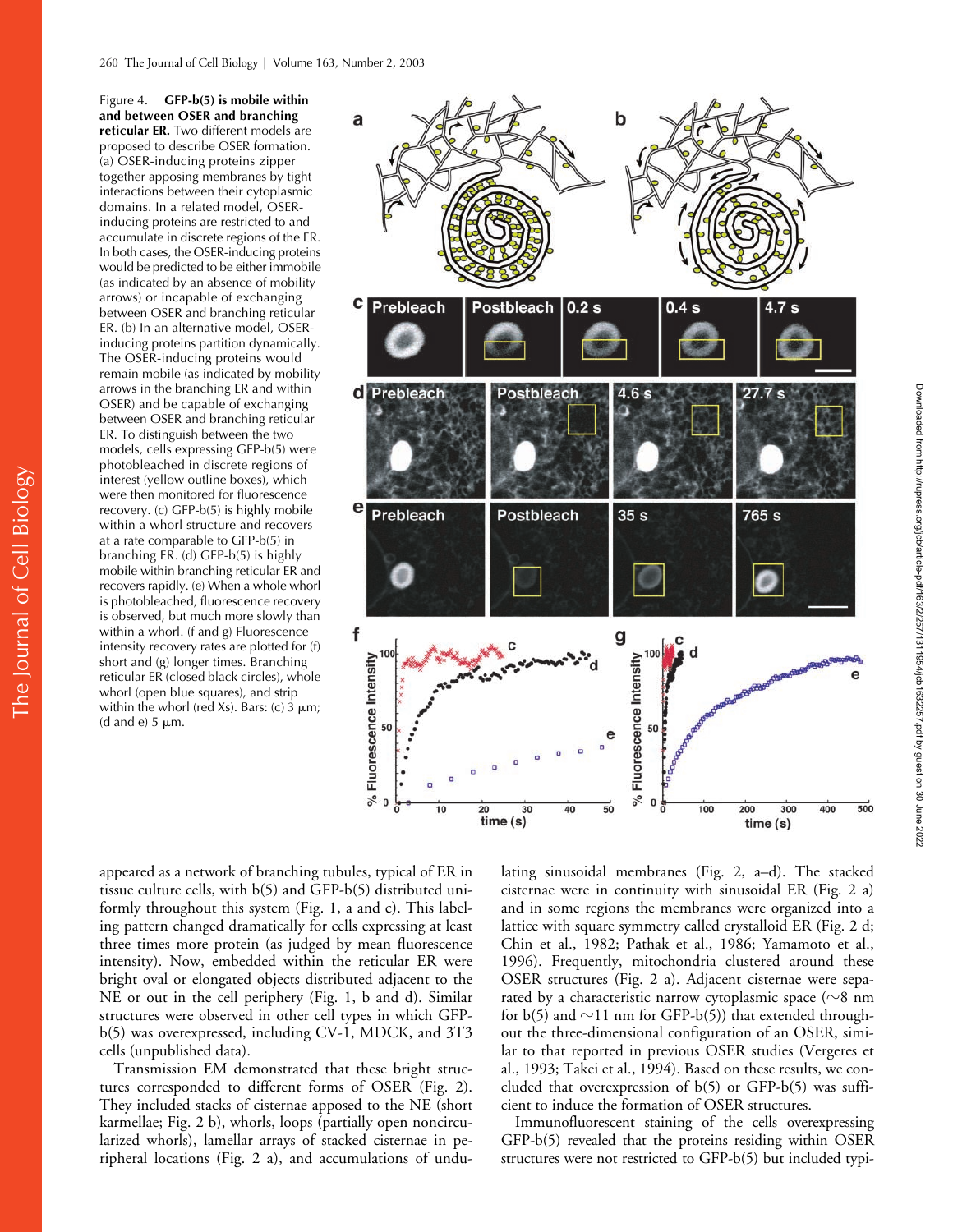

```
Figure 5. The b(5) catalytic domain of GFP-b(5) 
is not required to induce OSER formation. (a) The 
different domains of each b(5) derived construct are 
illustrated. The rectangle represents the tail domain 
of the rat ER isoform of b(5) (residues Pro94–Asp134), 
which includes the TMD. The oval represents the 
catalytic domain of b(5) (residues 1–93). In the 
GFP-b(5) construct, GFP is linked to the catalytic 
domain of b(5) via a synthetic linker comprising 
the myc epitope followed by a repeated Gly-Ser 
sequence. In the GFP-b(5) tail construct, GFP is 
connected via the same synthetic linker to the tail 
domain of b(5). The barrel structure represents GFP. 
Cells expressing high levels of GFP-b(5) tail contain 
OSER structures, which can be observed by confocal 
microscopy (b) and EM (c and d). (d) Several cells 
were observed to contain anastomosing smooth ER 
(shown at higher magnification in the inset) in 
continuity with stacked cisternae. Note, too, the 
tight apposition of the mitochondria with the stacked 
cisternae. Bars: (b) 5; (c) 0.5; (d) 0.2 \mum.
```
cal resident ER proteins, including the lumenal chaperone proteins, calreticulin and protein disulfide isomerase, and the transmembrane chaperone protein, calnexin (Fig. 3). The relative staining intensity patterns of these proteins in OSER structures and in the surrounding reticular ER was similar to that observed for GFP-b(5). This suggested that GFP-b(5) was not significantly enriched in OSER structures compared with other resident ER proteins even though GFP-b(5) was responsible for inducing the formation of these structures. Consistent with their being of ER origin and function, OSER structures did not contain the Golgi marker  $\beta$ COP (Fig. 3).

## **GFP-b(5) is highly mobile within OSER structures and diffuses rapidly in and out of these structures**

Previous models of OSER biogenesis have suggested that tight binding of the cytoplasmic domains of OSER-inducing proteins on apposing membranes leads to the zippering of these membranes into stacked structures (Takei et al., 1994; Gong et al., 1996; Yamamoto et al., 1996; Fukuda et al., 2001; Fig. 4 a). A prediction of this model is that bound OSER-inducing proteins should experience significantly restricted mobility. To test this prediction in GFP-b(5) expressing cells, we photobleached half of the area of a typical OSER structure ( $\sim$ 0.5– 3-um diam) using intense laser light (Fig. 4 c). Fluorescence recovery by exchange of bleached for nonbleached protein was monitored using an attenuated laser beam. Notably, fluorescence recovered extremely rapidly into the bleached area at the expense of fluorescence in the nonbleached area of the OSER, as shown in the fluorescent images (Fig. 4 c) or as quantified in a plot of fluorescence recovery (Fig. 4, f and g). Because the prebleach ratio of fluorescence between bleached and nonbleached OSER sectors was reestablished, all GFP-b(5) molecules were highly mobile in OSER structures. These results indicated that GFP-b(5) molecules were not immobilized within OSER structures by tight cross-linking between proteins on adjacent membranes.

Next, we examined whether OSER-inducing proteins like GFP-b(5) were capable of moving into and out of OSER structures. First, we established that GFP-b(5) could diffuse freely in the ER adjacent to an OSER. A 4- $\mu$ m-wide box was photobleached in an area of ER outside of an OSER in GFPb(5) expressing cells. Analysis of the recovery kinetics revealed GFP-b(5) diffused with an effective diffusion coefficient  $(D<sub>eff</sub>)$ of 0.47  $\pm$  0.09  $\mu$ m<sup>2</sup>/s (n = 8) and that 93.5  $\pm$  1.9% of the molecules were mobile, similar to that reported for other highly mobile ER resident proteins (Lippincott-Schwartz et al., 2001). Next, we tested if GFP-b(5) could freely diffuse into and out of OSER structures. Upon photobleaching an entire OSER, fluorescence recovered within  $\sim$ 6 min (Fig. 4 e), indicating that GFP-b(5) readily diffuses into OSER structures from surrounding ER membranes. When all cellular fluorescence outside an OSER was photobleached, subsequent imaging with nonbleaching irradiation revealed the fluorescence within nonbleached OSER structures redistributed into surrounding branching ER over time (unpublished data), which is consistent with free diffusion of GFP-b(5) in and out of OSER structures. Comparable results were observed upon photobleaching other types of OSER structures expressing GFP-b(5), including short karmellae, open loops, and intensely fluorescent clustered nonpolygonal branching ER structures corresponding to sinusoidal or crystalloid ER (unpublished data).

We found that the rate of fluorescence recovery into photobleached OSER structures was slower than for photobleached reticular ER of similar size (Fig. 4, f and g, compare curves d and e). This can be explained by the fact that there are substantially fewer branching connections between OSER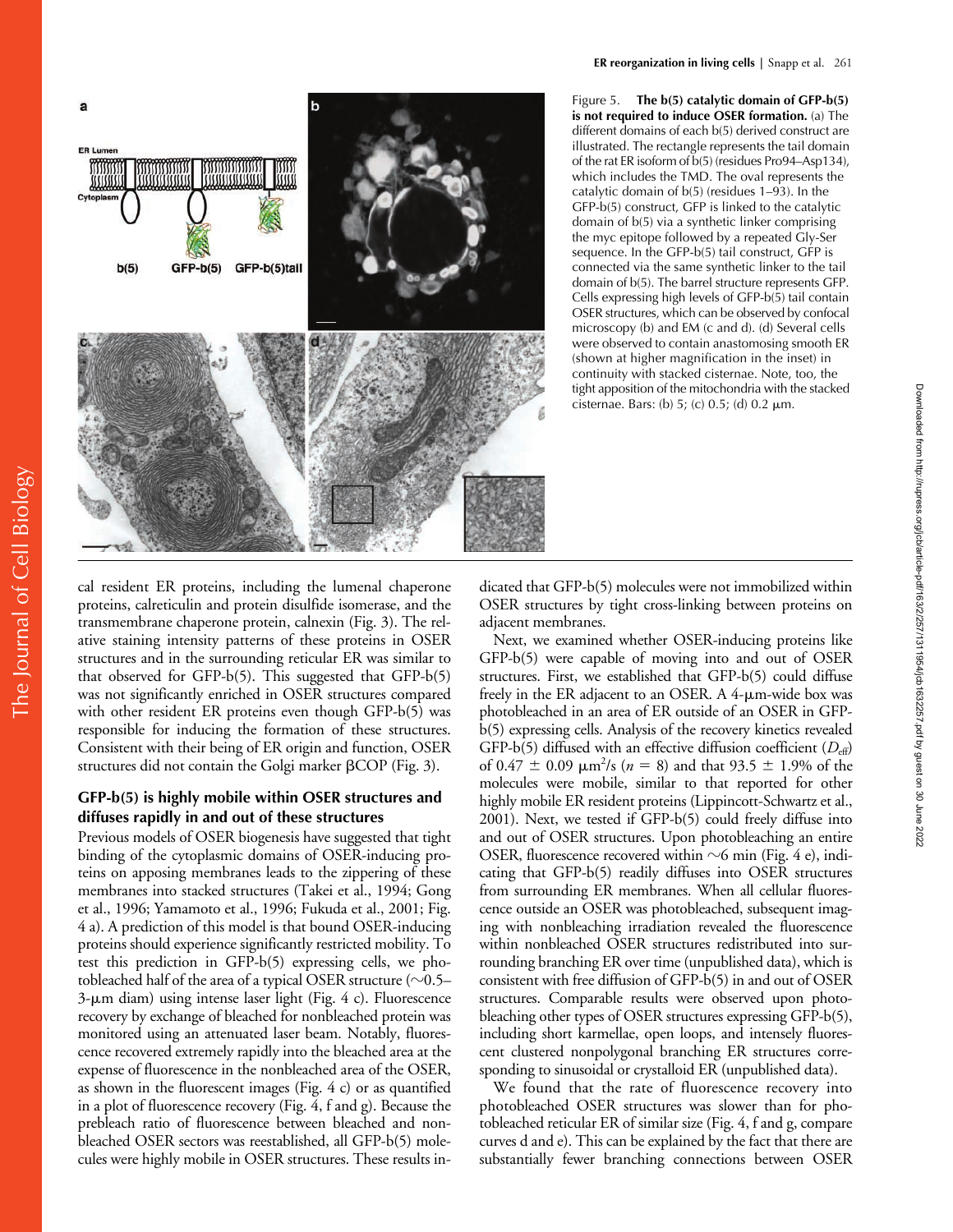Figure 6. **Resident ER membrane proteins tagged with GFP on their cytoplasmic domains can induce OSER formation.** (a) Illustration of constructs and their orientations. The differently shaded rectangles represent the distinct single TMD resident ER proteins and the barrel structure represents GFP. (b) Representative confocal micrographs of cells expressing the GFP chimeras. (c) To visualize the mobility of the GFP chimeras within whorls a small region of interest (yellow outlined square) was photobleached and monitored for recovery (c). To compare the mobility of GFP chimeras between branching reticular ER (d) and exchange into and out of whorls (e), regions of interest (yellow outlined squares) of identical size were photobleached and monitored for recovery in cells expressing GFP-Sec61 $\gamma$ . Bars, 5  $\mu$ m. (f and g) Fluorescence intensity recovery plots compare the rates of recovery of  $GFP-Sec61\gamma$  within the whorl (black diamonds), branching reticular ER (open red circle), and into the whole whorl (open green squares) for the image series in c, d, and e, respectively.

The Journal of Cell Biology

The Journal of Cell Biology



membranes compared with reticular ER membranes (Fig. 2). Thus, once a protein enters an OSER, it dwells as a freely mobile protein within this structure for significantly longer periods than within other areas of surrounding reticular ER.

## **The role of protein interactions in OSER formation**

These findings prompted us to explore models for OSER biogenesis that did not involve tight cross-linking and zippering of membrane proteins. The first clue favoring an alternative model (Fig. 4 b) was our finding that OSER structures could be generated in cells expressing elevated levels of GFP fused to b(5)'s TMD via a short linker region (GFP-truncated cytochrome b(5) containing amino acids 94–134 [b(5) tail]). In this chimera, b(5)'s cytoplasmic, enzymatic domain was removed (Fig. 5 a, GFP-b(5) tail) and GFP and the linker constituted the cytoplasmic domain. Overexpression of the construct in COS-7 cells resulted in the appearance of numerous brightly labeled circular and elongated masses that by EM appeared as membrane whorls and short karmellae, consistent with their being OSER structures (Fig. 5, b–d). In addition, another form of smooth ER, anastomosing smooth ER, was sometimes observed in continuity with lamellar ER stacks (Fig. 5 d, inset). These results indicated that the GFP-b(5) tail chimera could function as an OSER-inducing protein.

## **GFP fused to the cytoplasmic domain of resident ER membrane proteins is sufficient to induce OSER formation**

Given that the complete replacement of the cytoplasmic domain of b(5) with GFP was sufficient to induce OSER struc-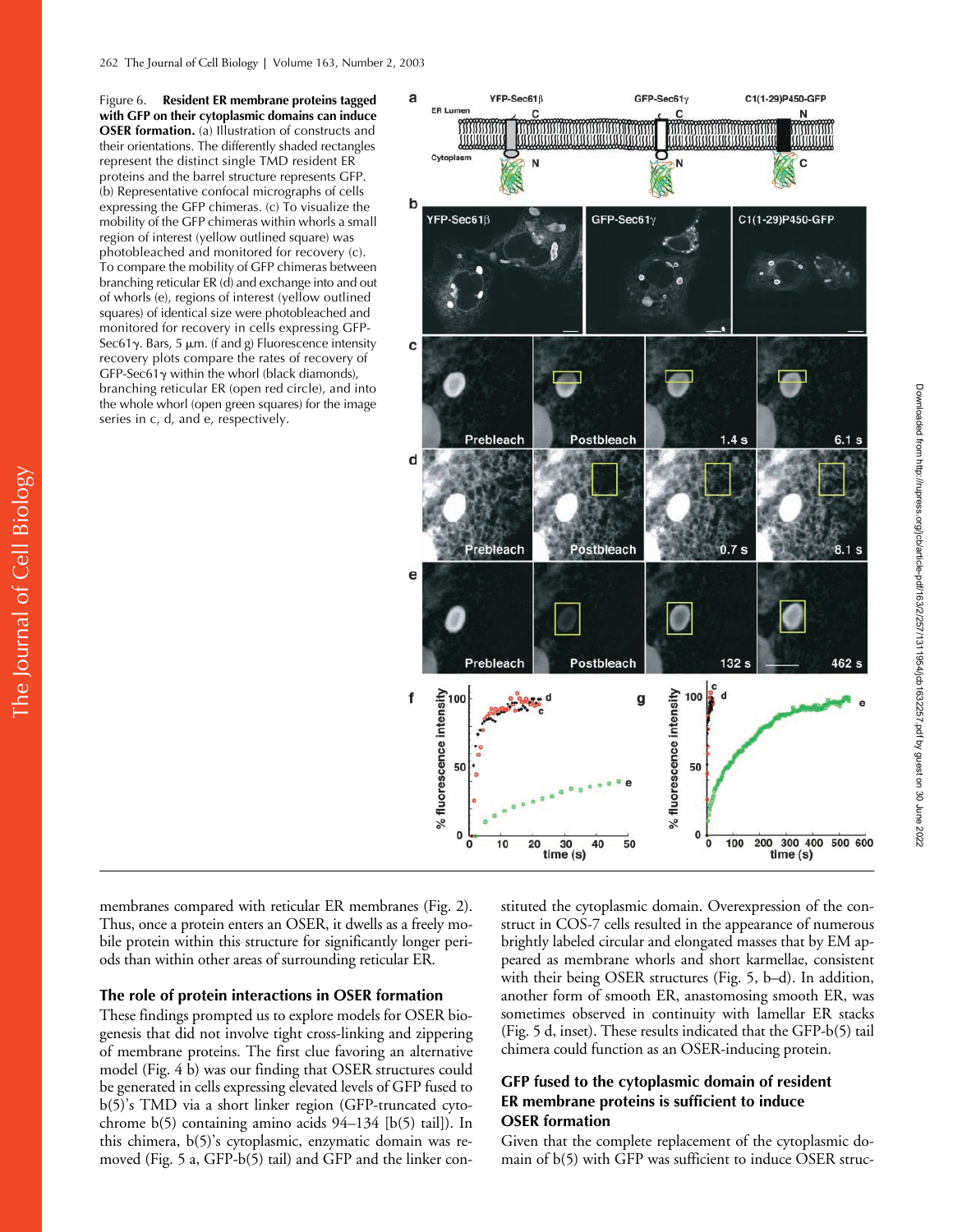

Figure 7. **Unmutated GFP and mGFP-fusion proteins induce the formation of distinct forms of smooth ER.** Ultrastructure of ER in COS-7 cells expressing unmutated or mGFP-Sec61y. (a-d) GFP-Sec61 $\gamma$ ; (e and f) mGFP-Sec61 $\gamma$ . (a) An image of the lamellar organization. The uniform width ( $\sim$ 8 nm) of the cytoplasmic layer separating the lamellae is apparent. (b) An image of the organization of sinusoidal ER. The arrowhead indicates an area in which the square symmetry of sinusoidal ER is apparent. (c) An image showing that both lamellar and sinusoidal structures coexist in the same cells and are often contiguous. It also illustrates how the spacing between membranes is the same in the two types of organization. (d) The 8-nm, electron-dense space between membranes is continuous with the cytoplasm (arrows). (e) Transfection with mGFP-Sec61 $\gamma$  results in the appearance of large areas of typical anastomosing tubules of smooth ER, segregated from rough cisternae (arrow). Stacked cisternal membranes were never observed. (f) A higher magnification of the tubular smooth ER is shown. M, mitochondrion; SER, anastomosing smooth ER. Asterisks ( in a and c) indicate the lumenal space. Bars: (a–f) 160 nm; (inset in a) 56 nm.

tures upon overexpression of the modified protein within cells, we asked whether overexpression of other ER resident proteins with GFP attached to their cytoplasmic domains could do likewise. To test this, we fused GFP or YFP to the cytoplasmic domains of three resident ER membrane proteins with minimal cytoplasmic domains: two rough ER components of the translocon, Sec61 $\beta$  and Sec61 $\gamma$ , and a truncated cytochrome P450 containing amino acids 1–29 (C1(1- 29)P450; Szczesna-Skorupa et al., 1998; Fig. 6 a). The two Sec61 components are, like b(5), "tail-anchored" proteins that are posttranslationally inserted into the ER membrane with the COOH terminus in the ER lumen. Note that when overexpressed in cells, neither chimera was found to incorporate into translocons (unpublished data). The C1(1-29)P450 is co-translationally inserted with the  $NH<sub>2</sub>$  terminus inserted into the ER lumen. Its signal sequence is not cleaved and serves as a TMD (Szczesna-Skorupa et al., 1998).

Confocal microscopy of transiently transfected living cells expressing these fusion proteins revealed two distribution patterns. One pattern, observed at low expression levels, was that characteristic of branching reticular ER (unpublished data). The second pattern, observed at high expression levels, was that of reticular ER in combination with different types of OSER structures (Fig. 6 b). EM revealed that these

structures were stacked lamellar cisternae exhibiting a narrow cytoplasmic space (8 nm; Fig. 7). They included sinusoidal and crystalloid ER (with square symmetry) and short karmellae, loops, and whorls. The different types of OSER structures were present regardless of the type of OSERinducing protein being expressed (Table I). Importantly, no OSER-like structures were observed when cytoplasmic GFP alone was overexpressed in cells or when GFP was attached to Sec61 $\beta$  in the lumenal position (unpublished data). These findings indicated that fusion of GFP to the cytoplasmic domain of different ER resident proteins could lead to OSER formation in cells overexpressing the chimera.

To test if OSER-inducing, GFP-tagged ER proteins were highly mobile within OSER structures, as found for GFP-b(5), we performed photobleaching experiments in cells overexpressing GFP-Sec61 $\gamma$ . GFP-Sec61 $\gamma$  was found to be highly mobile within an OSER (Fig. 6 c), as well as within surrounding reticular ER (Fig. 6 d). Moreover, the chimera could readily diffuse into and out of OSER structures (Fig. 6, e–g). Thus, after OSER induction, neither GFP- $b(5)$  nor GFP-Sec61 $\gamma$  exhibits restricted mobility within membranes comprising OSER structures. Similar results were observed for YFP-Sec61 $\beta$  and C1(1-29)P450-GFP (unpublished data).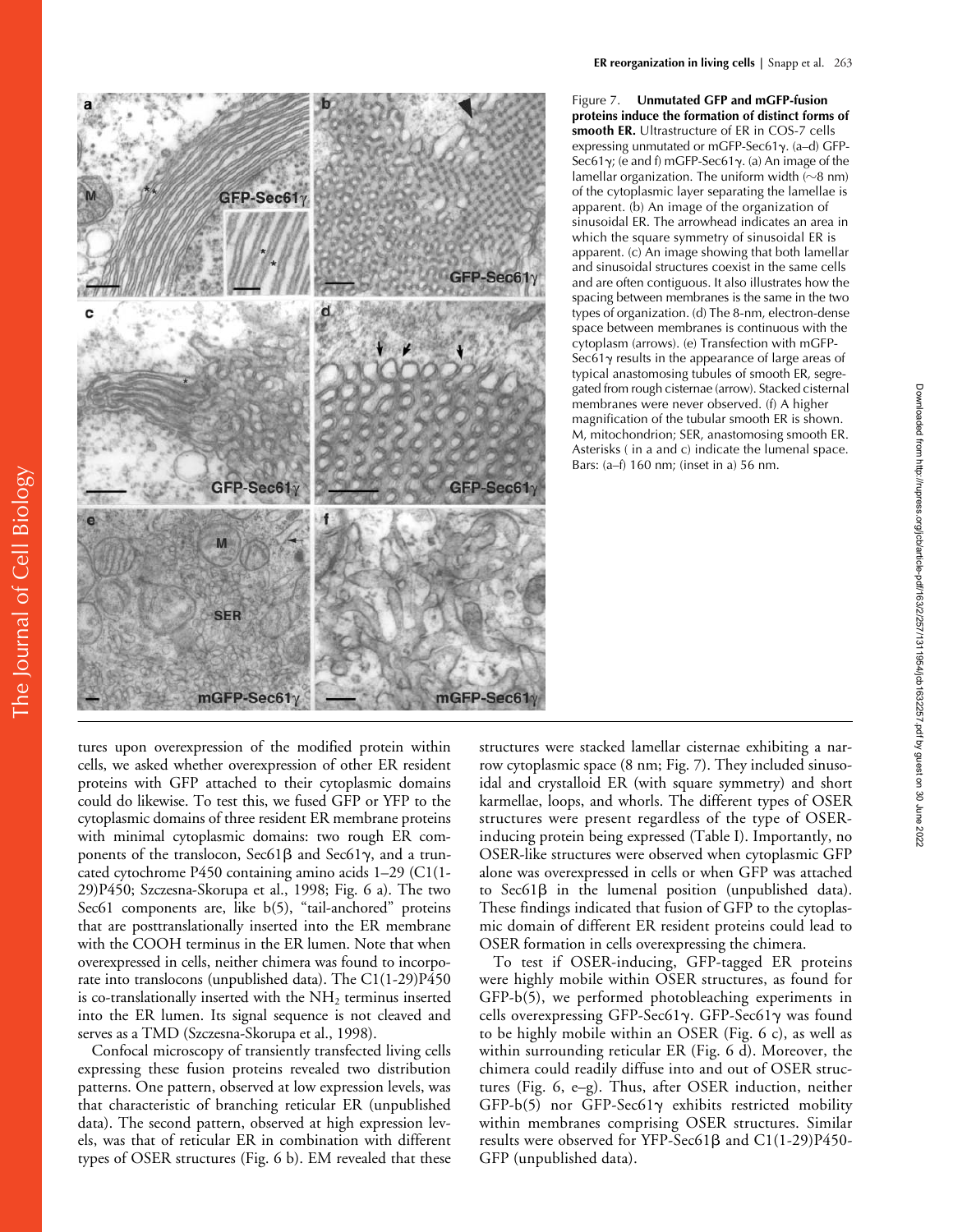| Table I. Quantitative analysis of different ER structures in             |
|--------------------------------------------------------------------------|
| unmutated GFP-Sec61 $\gamma$ – and mGFP-Sec61 $\gamma$ –expressing cells |

| <b>Structure</b>                              | GFP-Sec61 $\gamma$ | mGFP-Sec61 $\gamma$ |
|-----------------------------------------------|--------------------|---------------------|
|                                               | $\%$               | $\%$                |
| Whorl or loop                                 | 7.8                | 0                   |
| Short karmellae                               | 14.6               | $\Omega$            |
| Whorl, loop, or short<br>karmellae            | $17.5^a$           | 0                   |
| Nonpolygonal branching<br>FR membrane cluster | $54.8^{b}$         | 80.1 <sup>b</sup>   |
| No clustered FR structures                    | 27.7               | 19.9                |
| Total                                         | 100                | 100                 |

For each construct, 100 fields of live cells, 143.4  $\mu$ m  $\times$  143.4  $\mu$ m were counted. A total of 206 cells transfected with unmutated GFP-Sec61 $\gamma$  and 196 cells transfected with mGFP-Sec61y were counted. Cells were imaged at a standard gain setting and, when necessary, at one of two reduced gain settings to resolve structure identity.

<sup>a</sup>A total of 3.9% of unmutated GFP-Sec61 $\gamma$ -expressing cells contained at least one whorl or loop and at least one short karmellae.

<sup>b</sup>Nonpolygonal branching ER clusters were defined as structures ranging from puncta to 4  $\mu$ m in diameter of varying fluorescence intensities that were consistently more intense than surrounding ER.

To address what levels of GFP-Sec61 $\gamma$  overexpression were necessary for OSER structures to be generated, we quantified the mean fluorescence intensities of expressing cells in which OSER structures were or were not present (100 cells each; Fig. 8). OSER formation occurred in cells with mean fluorescence intensities between three- and ninefold higher than the dimmest visibly expressing cells. Therefore, OSER-inducing proteins must be present at relatively high levels within ER membranes before OSER structures will form within a cell.

The Journal of Cell Biology

The Journal of Cell Biology

## **Fusion proteins containing monomeric GFP (mGFP) do not induce OSER formation**

Next, we considered how GFP attached to the cytoplasmic domain of an ER membrane protein could act to induce OSER structures. One possible mechanism was through



Figure 8. **OSER formation correlates with a threshold level of protein expression.** A comparison of relative fluorescence intensities of cells lacking (blue squares) or containing (pink squares) OSER structures is plotted. Over 200 COS-7 cells expressing dimerizing GFP-Sec61 $\gamma$  were imaged using the same settings for all cells. The mean fluorescence intensity of each cell was quantified and converted from a 0–255% gray scale to 0–100%. The results are plotted and each square represents the mean fluorescence intensity of one cell. Similar results were observed for other ER resident proteins with GFP attached to their cytoplasmic domains.



Figure 9. **A point mutation that converts GFP to mGFP inhibits formation of OSER structures.** (a) Immunoblot analysis of cells expressing unmutated or mGFP-Sec61 $\gamma$  lysates of equal amounts of cells untransfected (no DNA) or expressing either construct were loaded on the same gel and probed with anti-GFP or an antibody against native Sec61 $\beta$  as a control for equal loading. (b–d) Representative confocal micrographs of transiently transfected COS-7 cells expressing (b) mYFP-Sec61 $\beta$ , (c) mGFP-Sec61 $\gamma$ , and (d) C1(1-29)P450mGFP reveal the absence of whorls, short karmellae, and loop structures. Other amorphous, often perinuclear, structures that are generally of much lower fluorescence intensity than cells expressing the unmutated GFP counterparts are visible. Bar,  $5 \mu m$ .

GFP's ability to form low affinity dimers. The crystallographic structure of GFP has revealed that GFP can dimerize into an antiparallel orientation (Yang et al., 1996). Furthermore, GFP and its variants can undergo weak dimerization both in solution  $(K_d = 0.11$  mM) and within cells (Zacharias et al., 2002). Importantly, GFP dimerization can be disrupted with any one of three point mutations of amino acids on the dimerizing face of GFP without significantly altering the fluorescent properties of GFP (Zacharias et al., 2002). To investigate whether OSER induction by the GFP-tagged resident ER proteins resulted from low affinity dimerization of GFP, we mutated leucine 221 to a lysine to create GFP mutants (called mGFP) of Sec61 $\beta$  (mGFP-Sec61 $\beta$ ) Sec61 $\gamma$  $(mGFP-Sec61\gamma)$  and  $C1(1-29)P450 (C1(1-29)P450-mGFP)$ that could not dimerize.

First, we checked whether expression levels of the unmutated, dimerizing GFP and mGFP constructs were comparable. Results from immuno-blotting with anti-GFP antibodies confirmed that the mGFP and GFP fusion proteins were indeed expressed at comparable levels in transiently transfected cells (Fig. 9 a). Similar results were obtained for the  $C1(1-29)P450-GFP$  and YFP-Sec61 $\beta$  fusion proteins (unpublished data).

Next, we examined by confocal microscopy the distribution of mGFP-Sec61 $\gamma$ , mGFP-Sec61 $\beta$ , and C1(1-29) P450-mGFP upon expression of the proteins in cells (Fig. 9, b-d, and Table I). At both high and low expression levels, no OSER-like structures were observed. Instead, these proteins were distributed primarily in a normal reticular ER pattern.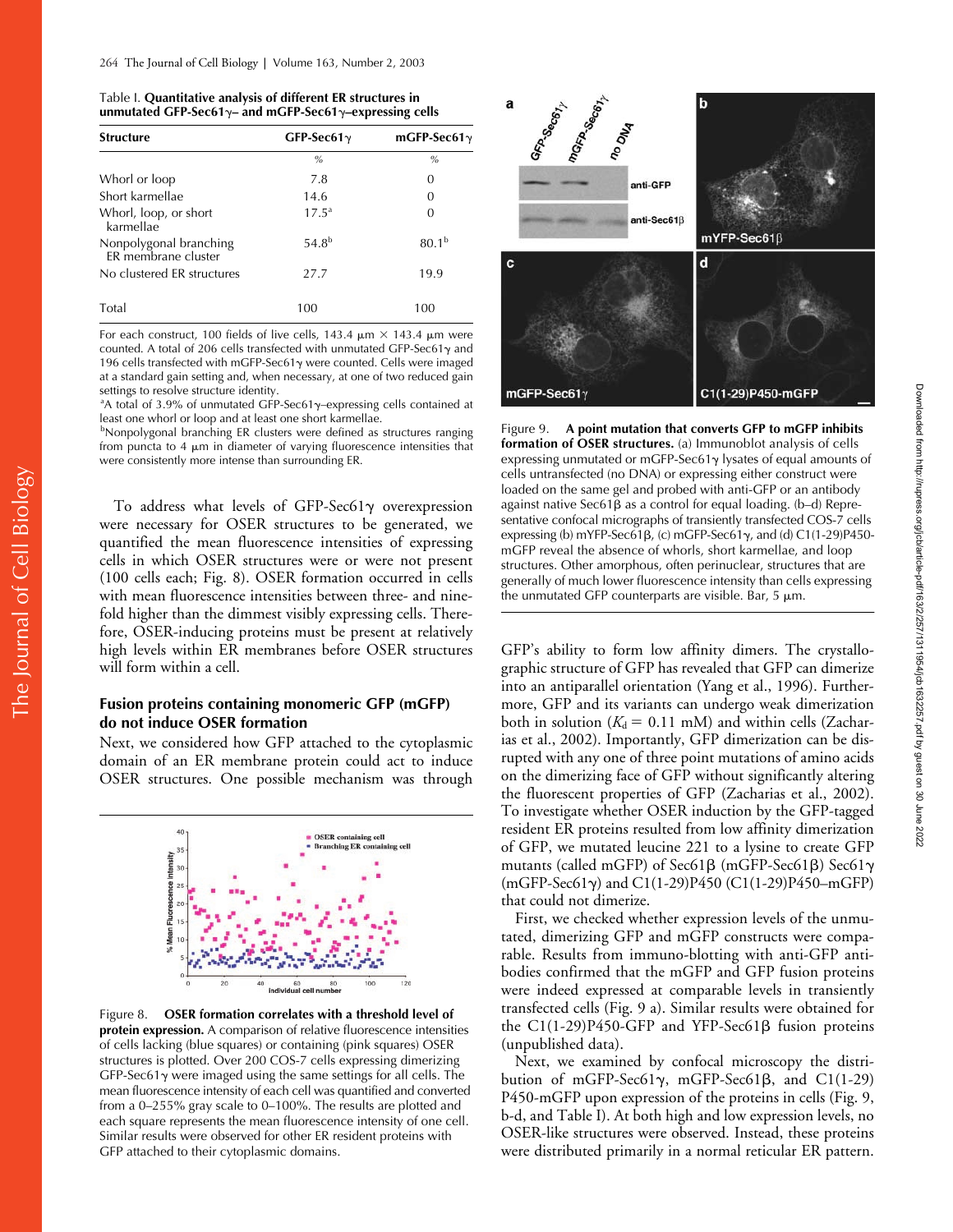

Figure 10. **OSER formation in living cells.** (a) A COS-7 cell transiently transfected with GFP-b(5) tail was imaged hourly by confocal microscopy, 12 h after transfection. Initially, the ER appears spread out as a branching reticulum. After 1 h, the area of ER distribution has decreased, whereas the overall fluorescence intensity has increased. Between 1 and 3 h, OSER structures begin to appear. Between 3 and 7 h, the structures became brighter and larger, whereas the distribution of branching ER decreased substantially. (b) A short karmellae structure in a living cell expressing GFP-Sec61γ was imaged by confocal microscopy over time. From 110 to 300 s, the short karmellae becomes distorted by a combination of the left side either pushing or being pulled away from the nucleus, while the right half remains relatively stable. By 470 s, the ends of the short karmellae come together and the majority of the structure has pulled away from the nucleus. From 530 to 620 s, the structure dissociates from the nucleus entirely and circularizes into a whorl. Bars, 5  $\mu$ m.

Downloaded from http://rupress.org/jcb/article-pdf/163/2/257/1311954/jcb1632257.pdf by guest on 30 June 2022

Downloaded from http://rupress.org/jcb/article-pdf/163/2/257/1311954/jcb1632257.pdf by guest on 30 June 2022

Often, clustered ER structures of variable fluorescence intensity and size were observed in the highly overexpressing cells (Fig. 9 b, and Table I), but these structures were never organized into stacks or polygonal arrays of tubules. Rather, as shown by EM, these structures consisted of disorganized ribosome-free membrane clusters (Fig. 7, e and f), similar to the anastomosing smooth ER of hepatocytes and steroidsecreting cells (Fawcett, 1981). In addition, the absence of OSER structures in cells expressing mGFP attached to ER resident proteins was not due to a difference in the mobility of the unmutated GFP and mGFP chimeras because the  $D_{\text{eff}}$  $(0.53 \pm 0.13 \ \mu \text{m}^2/\text{s}, n = 8)$  of mGFP-Sec61 $\gamma$  was not significantly different from that of GFP-Sec61 $\gamma$  ( $D_{\text{eff}} = 0.6 \pm$ 0.08  $\mu$ m<sup>2</sup>/s, n = 8). These combined results suggested that dimerizing interactions between GFPs attached to the cytoplasmic domains of ER resident proteins are responsible for OSER biogenesis in cells overexpressing these proteins.

### **OSER formation and dynamics in living cells**

To clarify the morphological pathway by which OSER structures are formed, we studied individual COS-7 cells expressing GFP-b(5) tail by time-lapse confocal microscopy from the time the cells had no OSER structures to when they had produced these structures (Fig. 10 a). Before OSER

formation, only a fine reticular ER pattern containing GFPb(5) tail was observed. During the time course of the experiment, the levels of GFP-b(5) tail fluorescence within cells continually increased due to new protein synthesis. When the concentration of GFP-b(5) tail in the cell reached high enough levels, distinct OSER structures emerged overtime periods as short as 1 h (Fig. 10 a). Once their formation was initiated, OSER structures grew brighter and larger with time. This increase in OSER fluorescence intensity was not solely due to new protein synthesis. Concomitant with OSER proliferation, the surface area of branching ER decreased (Fig. 10 a). Similar results were observed for cells expressing other OSER-inducing proteins (unpublished data). These results suggested that the process of OSER formation involves incorporation of preexisting branching ER into stacked structures.

Next, we focused on whether OSER structures originated at specific sites within the cell and whether OSER structures were stable or dynamic structures. Our time-lapse observations of OSER biogenesis in single cells suggested that most OSER structures initially arose either as short karmellae next to the NE or within the dense ER membranes of the juxtanuclear area (Fig. 10, a and b). Once formed, OSER structures were not static but were capable of distorting and mov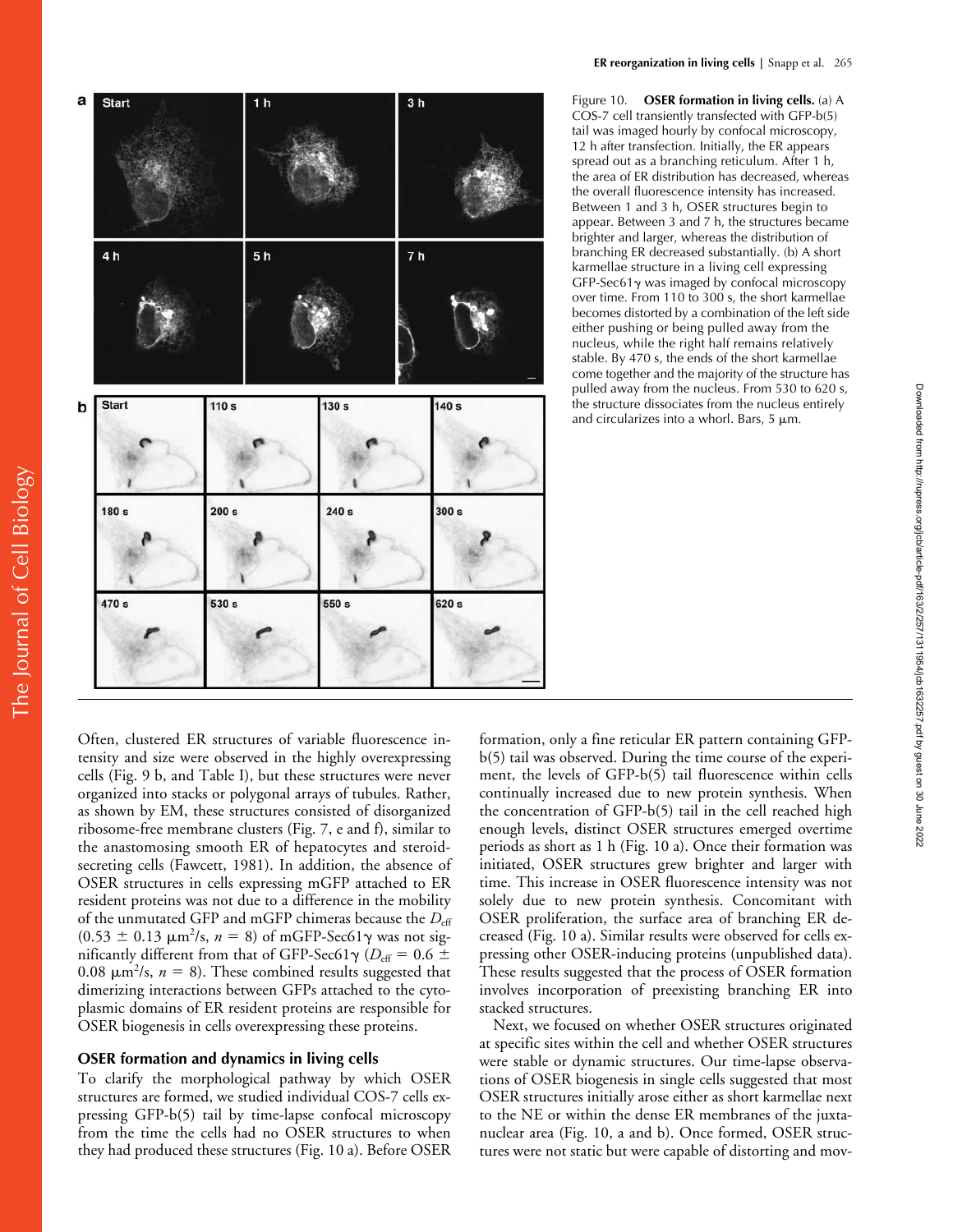ing away from their site of origin. As an example, Fig. 10 b shows a short karmellae detaching from the NE and closing off into a whorl shape during a period of 5 min. In cells containing an extensive branching ER network, such whorls and loops undulated, opened and closed, or moved through the cell on a time scale of seconds (unpublished data). Therefore, OSER structures that initially arose next to the NE could dissociate and move to more peripheral regions of the cell. By contrast, in cells containing less branching reticular ER and a larger proportion of OSER, whorls and other structures were relatively immobile (unpublished data).

# **Discussion**

There has been a long tradition of research into the molecular mechanisms underlying the architecture and dynamics of membrane-bound organelles. Roles of motor proteins, which extend membrane elements out along cytoskeletal elements; coat proteins, which help segregate and bud off membrane components; and matrix proteins, which stabilize membrane structures, have been described previously (Seemann et al., 2000; Bonifacino and Lippincott-Schwartz, 2003; Vale, 2003). Here, we provide evidence for an additional, unexpected mechanism for the regulation of organelle architecture involving weak homotypic interactions between cytoplasmic domains of membrane proteins on apposing membranes. Such interactions were found to mediate the formation of regular arrays of stacked ER membranes. Below, we discuss how such weak interactions lead to this type of organelle remodeling, the effects they have on global ER structure, their potential functions, and whether weak protein–protein interactions underlie the formation of other stacked organelles within cells.

### **The role of transient weak protein interactions**

OSER biogenesis has been viewed up until now as involving tight binding interactions between cytoplasmic domains of ER resident proteins (Takei et al., 1994; Yamamoto et al., 1996; Fukuda et al., 2001). Through such interactions, membranes are thought to zipper up into highly compacted, stacked structures with stable, immobilized components. Evidence against this mechanism came from several findings in our paper. First, photobleaching experiments revealed that OSER-inducing proteins could readily diffuse in and out of OSER structures, so they were not tightly cross-linked to each other or to some type of scaffold. Second, OSER-inducing proteins were not noticeably more enriched than other ER proteins in OSER structures, as would be expected if they formed an immobilized array and excluded other membrane proteins. Third, and most significantly, OSER structures were induced in cells overexpressing chimeras in which GFP, known to undergo weak homodimerization (Zacharias et al., 2002), was attached to the cytoplasmic domains of different ER-retained proteins, including  $b(5)$ -tail, Sec $61\gamma$ , Sec $61\beta$ , and C1(1-29)P450. And, no OSER structures formed in cells expressing chimeras with an attached GFP containing a mutation abolishing GFP's homodimerizing potential or when dimer-forming GFP was attached to the lumenal domain of a chimera.

These data suggest that weak homodimeric interactions between cytoplasmic domains of ER resident proteins are

sufficient for generating OSER structures. However, the OSER-inducing GFP-tagged proteins need to be abundant enough for their interactions to cause ER membranes to rearrange into OSER structures, consisting of stacks with narrow cytoplasmic spacing and few interconnections. Our measurements comparing the fluorescent intensities of cells expressing ER resident proteins with GFP attached to their cytoplasmic domains revealed that cells containing OSER structures typically had three to nine times higher levels of the chimera relative to cells that had no OSER structures. This suggested that a critical level of OSER-inducing proteins in ER membranes must be reached before OSER structures can form within a cell.

The degree of affinity between cytoplasmic domains of OSER-inducing proteins could explain the diversity of OSER structures, with higher affinities leading to the formation of different OSER structures, such as the hexagonal crystalloid ER observed in cells overexpressing HMG-CoA reductase (Chin et al., 1982). Modulation of the affinity between OSER-inducing proteins may also affect the rate of OSER formation. For example, the inositol 1,4,5-trisphosphate receptor (IP<sub>3</sub>R; Takei et al., 1994) in Purkinje neurons mediates a strikingly rapid formation of lamellar stacks of ER cisternae within minutes of induction of hypoxia. Because  $IP_3R$  is normally present at high densities in these cells, hypoxia-induced OSER biogenesis may result from an increase in affinity between  $IP_3R$  molecules due to modifications of  $IP_3R$  or of other ER-associated proteins.

Not all ER proteins with GFP on their cytoplasmic domain may induce OSER structures, because for a given protein its adjacent protein domains or the rotational mobility of the fused GFP could interfere with dimerization. This would explain why in some studies examining overexpression of ER membrane proteins with cytoplasmically attached GFP, OSER structures were not observed (Li et al., 2003). Furthermore, the added requirement of being at high expression levels and in membranes capable of close apposition could explain why other organelles (i.e., plasma membrane and endosomes) have not been reported to change their morphology upon expression of resident proteins with cytoplasmically attached GFP.

The fact that GFP's dimerizing properties can result in low affinity interactions between proteins that normally do not interact, and such interactions (when frequent enough) can lead to stacking of ER membranes (shown here) or fluorescence energy transfer at the plasma membrane (Zacharias et al., 2002) should serve as a cautionary note for studies using GFP chimeras. To avoid these effects, the use of GFP variants that do not dimerize (Zacharias et al., 2002) is recommended. If dimerizing forms of GFP attached to a protein are used in an experiment, then the fusion protein should only be expressed at low levels. Under these conditions, there is usually no significant difference in the distribution or dynamics of proteins with dimeric GFP versus mGFP attached to their cytoplasmic tail (unpublished data).

## **Effects of OSER on global ER structure**

Within only a few hours after OSER structures began to form in cells overexpressing ER proteins with cytoplasmically attached GFP, we observed that a significant proportion of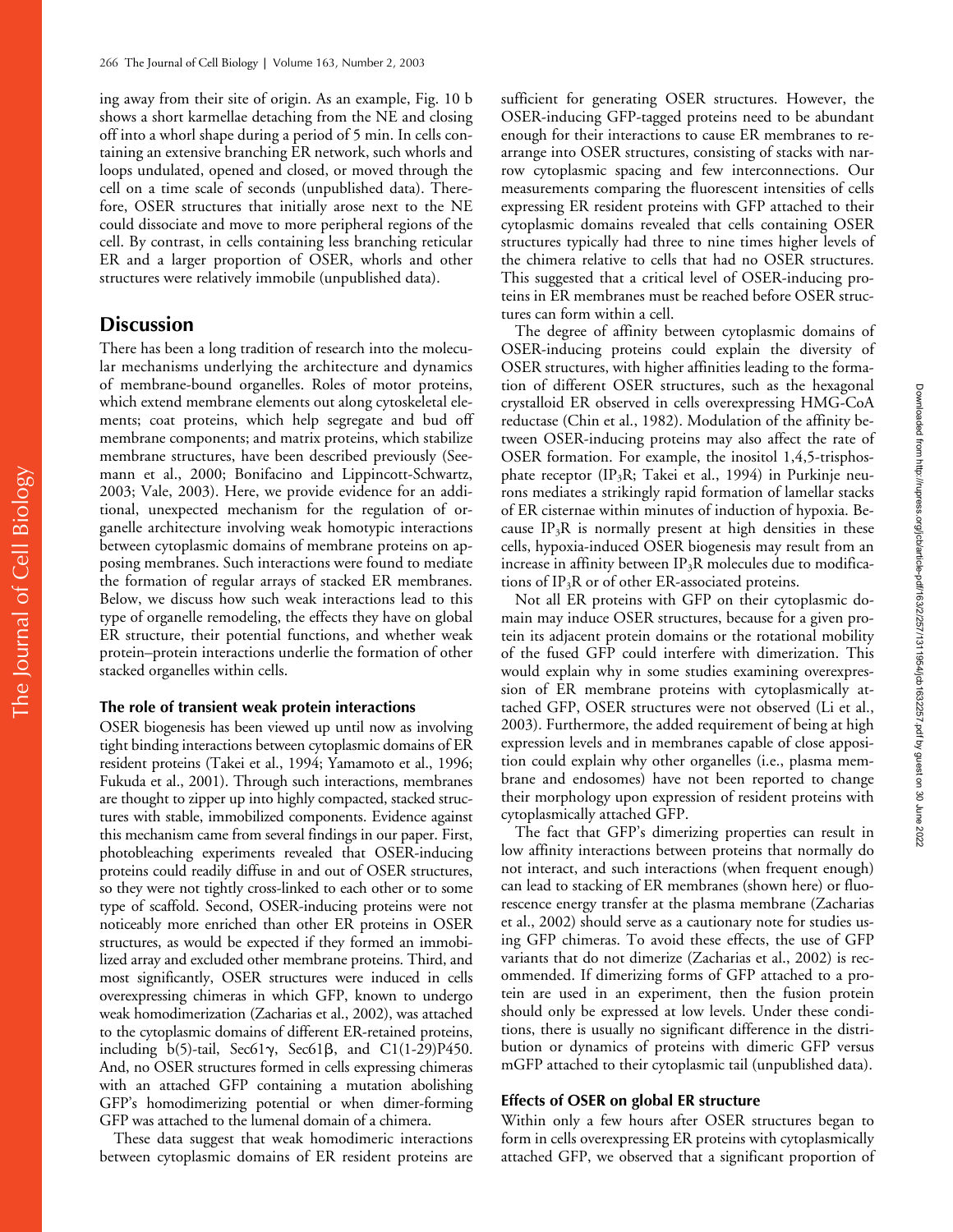reticular ER membranes became incorporated into highly compacted OSER membranes (Fig. 10 a). Initially, OSER structures formed at sites adjacent to the NE rather than in other areas of the reticular ER, as found when OSER structures are induced by overexpression of HMG-CoA reductase (Pathak et al., 1986). This could result from the relative stability of ER membranes adjacent to the NE compared with surrounding reticular ER membranes, which are continually remodeling through dynamic tubulation and fusion events. The stability of ER membranes next to the NE would allow surrounding ER cisternae to arrange themselves over time next to this surface due to multiple, transient protein–protein interactions between these membranes. Once lamellar ER arrays are initiated in this fashion, they could then move away from this surface and serve as their own stable template for further growth of OSER lamellar sheets. This scenario is supported by our live cell imaging of the formation and dynamics of individual OSER structures (Fig. 10 b).

The dynamic process of OSER biogenesis and differentiation, as described in the Results, would not necessarily require the induction of specialized ER stress or lipid biosynthetic pathways, as suggested in previous studies (Block-Alper et al., 2002). Rather, it would require only an abundance of proteins containing a cytoplasmic domain capable of low affinity, antiparallel binding. Consistent with this, we found that overexpressing mGFP attached to the cytoplasmic domain of a nondimerizing ER protein did not induce OSER production. Instead, it led to anastomosing smooth ER proliferation reminiscent of ER specialized for steroid synthesis (i.e., adrenocortical and Leydig cells).

## **Potential OSER functions**

The function of OSER within cells remains to be clarified. Both OSER-forming proteins (Figs. 4 and 6) and non-OSER-forming proteins (unpublished data) dwell for relatively long periods within OSER structures compared with similar sized areas of branching ER due to the limited number of connections between OSER and branching ER. Therefore, reorganization of branching ER into OSER results in the effective compartmentalization of the ER. This could play an important role in sequestering lipophilic drugs away from other organelles or regions of the cytoplasm during detoxification. Furthermore, a potential role for OSER in pathogenesis is raised by the observation that OSER structures can form when mutant membrane proteins accumulate in the ER due to defects in their ability to be exported out of the ER. Examples of this are the pathogenic phenotype observed in a mouse model of Charcot-Marie-Tooth syndrome (Dickson et al., 2002), as well as for early onset torsion dystonia (Hewett et al., 2000).

## **Implications for biogenesis of other stacked organelles**

Our results have implications for mechanisms underlying the stacked morphology of other organelles within cells, such as the Golgi apparatus, thylakoids in chloroplasts, or the myelin sheath formed by Schwann cells around axons. Traditionally, the stacked elements of such structures, in particular the Golgi apparatus, has been viewed as requiring a specific matrix or glue for holding them together (Cluett and Brown, 1992; Barr et al., 1997). Our finding that dynamic tubular elements of the ER can convert into stacked ER cisternae through transient low affinity interactions between the cytoplasmic domains of proteins on apposing ER membranes raises the possibility that the stacking of Golgi membranes or other organelles occurs by a similar mechanism. Consistent with this, several features of Golgi morphology resemble OSER structures. First, certain Golgi proteins (i.e., GRASP65) form transoligomers in the cytoplasm that appear to be sufficient for mediating Golgi stacking (Wang et al., 2003). Second, Golgi cisternae are separated by a uniformly narrow cytoplasmic space (Cluett and Brown, 1992) and are not connected along their surface (Ladinsky et al., 1999). Finally, Golgi resident components undergo rapid lateral diffusion (Cole et al., 1996). These similarities with OSER structures raise the possibility that weak transient interactions between proteins on apposing membranes provide a general mechanism for the formation of stacked organelle structures.

# **Materials and methods**

#### **Plasmid constructions**

 $GFP-Sec61\gamma$  and YFP-Sec61 $\beta$  were derived from the ORF for human Sec61 $\gamma$  and Sec61 $\beta$  amplified from a human brain cDNA library (CLON-TECH Laboratories, Inc.) and inserted into the pCR cloning vector (Invitrogen) and verified by automated sequencing. The Sec61 $\gamma$  ORF was excised from the pCR cloning vector and inserted into pEGFP-C1 (CLONTECH Laboratories, Inc.). The excised Sec61 $\gamma$  fragment was ligated to the vector to produce the GFP-Sec61 $\gamma$  fusion. Sec61 $\beta$  was excised from pCR and inserted into pEYFP-C1 to produce the YFP-Sec61 $\beta$  fusion.

The cDNA coding for rabbit b(5) in the mammalian expression vector pCB6 has been described previously (Pedrazzini et al., 1996). The GFPb(5) tail construct is also described in previous publications (referred to as GFP-ER [Borgese et al., 2001] and as GFP-17 [Bulbarelli et al., 2002]). C1(1-29)P450 GFP has been described previously (Szczesna-Skorupa et al., 1998) and was a gift from B. Kemper (College of Medicine at Urbana-Champaign, University of Illinois, Urbana, IL).

For GFP-b(5), EGFP was fused at its COOH terminus via the same linker as above to the sequence coding for the entire ER isoform (minus the first two residues) of rabbit b(5) (GFP-b(5)). The EGFP plus linker fragment was derived from GFP-b(5) tail. The coding sequence of b(5) was obtained by digestion of pGb(5)AX (Pedrazzini et al., 2000). The GFP-linker fragment was ligated with the b(5) fragment into the modified pCB6 vector (De Silvestris et al., 1995).

mGFP forms of the fusion proteins were created by site-directed mutagenesis using reverse (GGTCACGAACTCCTTAAGGACCATGTGATC) and forward primers (GATCACATGGTCCTTAAGGAGTTCGTGACC). Mutagenesis was performed using the Quickchange kit from Stratagene as recommended by the manufacturer. The primers convert leucine 221 to lysine and introduce a new restriction site, Afl2, with a silent mutation for ease of screening mutants.

We confirmed that the constructs in this work localized to the ER by performing immunofluorescence with antibodies against several different ER marker proteins.

#### **Cell culture and transfection**

COS-7 and CV-1 cells were grown in DME (Biofluids, Inc.) supplemented with FBS, glutamate, penicillin, and streptomycin. Transient transfections were performed using FuGENE 6 transfection reagent according to the manufacturer's instructions (Roche) or by the  $Ca<sub>2</sub>PO<sub>4</sub>$  method (Graham and van der Eb, 1973). Cells were analyzed 16–48 h after transfection.

#### **Antibodies**

The polyclonal rabbit antibody against Sec61ß was prepared (Lampire Biological Laboratories) against the synthetic peptide PGPTPSGTNC (residues  $2-10$  plus a cysteine) of canine Sec61 $\beta$  conjugated to keyhole limpet hemocyanin using standard protocols. Other antibodies used include polyclonal anti–rat b(5) (Borgese et al., 2001), monoclonal anti-GFP (JL-8) (CLONTECH Laboratories, Inc.), polyclonal anticalreticulin and antiprotein disulfide isomerase (Affinity BioReagents, Inc.), polyclonal antibody anticalnexin (StressGen Biotechnologies) and anti–rabbit IgG labeled with Alexa 546 (Molecular Probes).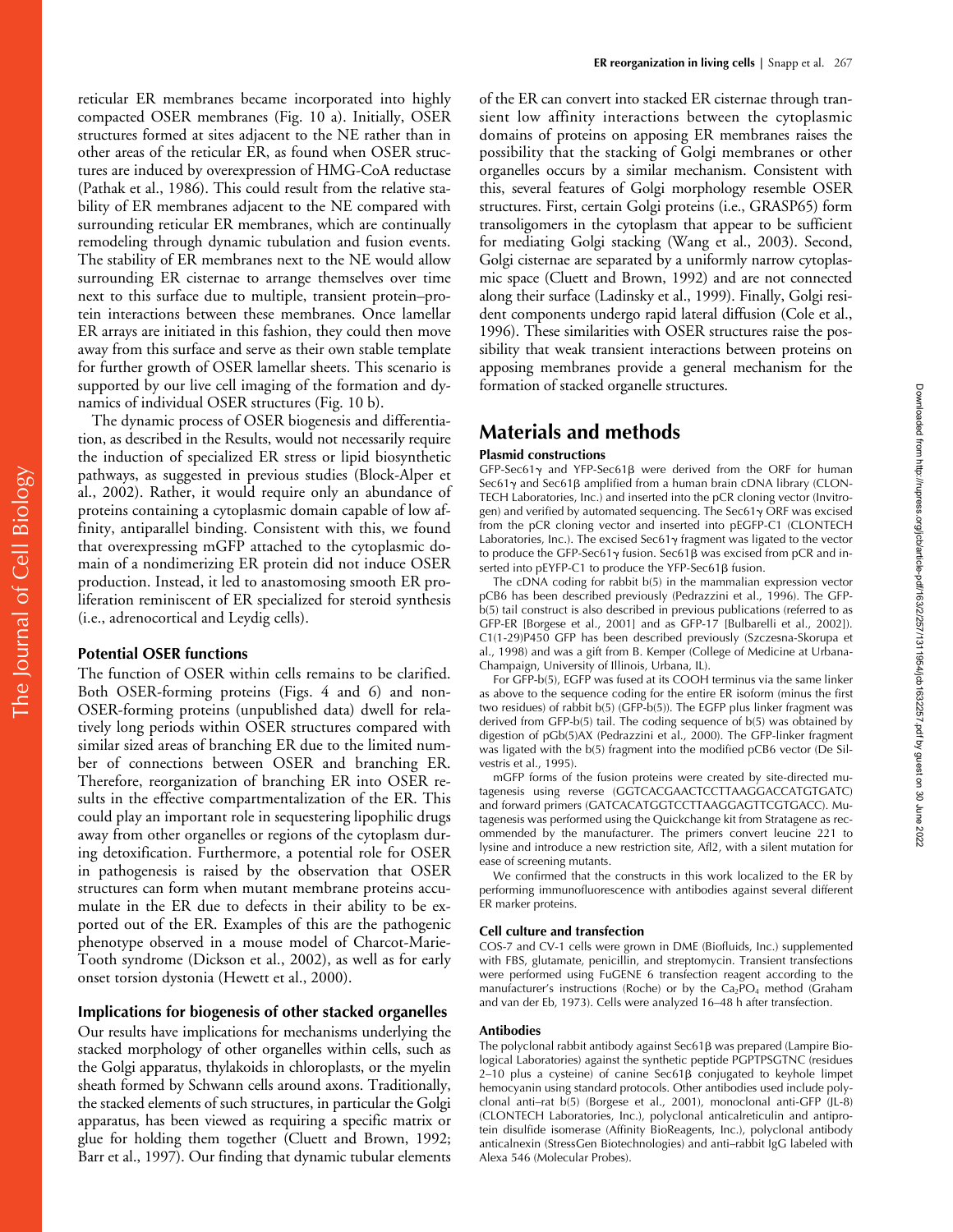#### **Immunoblotting**

Separation of proteins by SDS-PAGE was on 12% Tris-tricine gels. Immunoblotting was performed after transfer to nitrocellulose. The blot was developed with SuperSignal ECL reagents from Pierce Chemical Co. Autoradiographs made on film (BioMax; Kodak) were digitized for display in the figures (prepared using Photoshop and Illustrator software from Adobe Systems Inc.).

#### **EM**

For EM, cells were fixed as a monolayer in 2% glutaraldehyde in 0.1 M cacodylate buffer, pH 7.4, for 30 min, scraped, and collected as a pellet, supplemented with fresh fixative and left overnight at 4°C. The cells were further fixed with osmium tetroxide and embedded in epon by standard procedures. Lead citrate stained thin sections were observed under a transmission electron microscope (model CM10; Philips).

#### **Immunofluorescence and photobleaching experiments**

For immunofluorescence experiments, cells were fixed with formaldehyde, permeabilized with 0.2% Triton X-100, and incubated with antibodies as described in previous publications (Cole et al., 1998). Fixed and live cells were imaged on a temperature controlled stage of a confocal microscope system (model LSM 510; Carl Zeiss MicroImaging, Inc.) using the 488-nm line of a 40-mW Ar/Kr laser for GFP or the 514-nm line of the same laser for YFP with either a  $63 \times 1.2$  NA water or a  $63 \times 1.4$  NA oil objective.

Qualitative FRAP experiments were performed by photobleaching a region of interest at full laser power and monitoring fluorescence recovery by scanning the whole cell at low laser power. No photobleaching of the cell or adjacent cells during fluorescence recovery was observed.

Fluorescence recovery plots and diffusion ( $D_{\text{eff}}$ ) measurements were obtained by photobleaching a 4-µm-wide strip as described previously (Ellenberg et al., 1997; Siggia et al., 2000).  $D_{\text{eff}}$  was determined using an inhomogeneous diffusion simulation program written by Eric Siggia (Siggia et al., 2000). To create the fluorescence recovery curves, the fluorescence intensities were transformed into a 0–100% scale in which the first postbleach time point equals 0% recovery and the recovery plateau equals 100% recovery. The plots do not represent the mobile fraction of the GFP chimeras. The mobile fraction was calculated by comparing the photobleach corrected prebleach and postbleach recovery fluorescence intensity values in the photobleached region of interest as described previously (Ellenberg et al., 1997). Image analysis was performed using NIH Image 1.62 and LSM image examiner software. Composite figures were prepared using Photoshop 5.5 and Illustrator 9.0 software (both from Adobe). Fluorescence recovery curves were plotted using Kaleidagraph 3.5 (Synergy Software).

We would like to thank Devarati Mitra and Kelly Shaffer for generating and characterizing the  $Sec61B$  constructs containing a lumenal GFP. We are grateful to Teresa Sprocati for technical assistance.

Work in the laboratory of Nica Borgese was supported by grants from the Associazione Italiana per la Ricerca sul Cancro, the Ministero per la Università e Ricerca (COFIN 2001), and the Ministero per la Sanità (Amyotrophic Lateral Sclerosis grant 2002). Erik Snapp was a Pharmacology and Research Training Fellow during the course of these studies.

Submitted: 4 June 2003 Accepted: 27 August 2003

# **References**

- Abran, D., and D.H. Dickson. 1992. Biogenesis of myeloid bodies in regenerating newt (*Notophthalmus viridescens*) retinal pigment epithelium. *Cell Tissue Res.* 268:531–538.
- Anderson, R.G., L. Orci, M.S. Brown, L.M. Garcia-Segura, and J.L. Goldstein. 1983. Ultrastructural analysis of crystalloid endoplasmic reticulum in UT-1 cells and its disappearance in response to cholesterol. *J. Cell Sci.* 63:1–20.
- Barr, F., M. Puype, J. Vandekerckhove, and G. Warren. 1997. GRASP65, a protein involved in the stacking of Golgi cisternae. *Cell.* 91:253–262.
- Bassot, J.M., and G. Nicola. 1987. An optional dyadic junctional complex revealed by fast-freeze fixation in the bioluminescent system of the scale worm. *J. Cell Biol.* 105:2245–2256.
- Baumann, O., and B. Walz. 2001. Endoplasmic reticulum of animal cells and its organization into structural and functional domains. *Int. Rev. Cytol.* 205: 149–214.
- Berciano, M.T., R. Fenandez, E. Pena, E. Calle, N.T. Villagra, J.C. Rodriguez-

Rey, and M. Lafarga. 2000. Formation of intranuclear crystalloids and proliferation of the smooth endoplasmic reticulum in Schwann cells induced by tellurium treatment: association with overexpression of HMG CoA reductase and HMG CoA synthase mRNA. *Glia.* 29:246–259.

- Block-Alper, L., P. Webster, X. Zhou, L. Supekova, W.H. Wong, P.G. Schultz, and D.I. Meyer. 2002. INO2, a positive regulator of lipid biosynthesis, is essential for the formation of inducible membranes in yeast. *Mol. Biol. Cell.* 13:40–51.
- Bonifacino, J., and J. Lippincott-Schwartz. 2003. Coat proteins: shaping membrane transport. *Nat. Rev. Mol. Cell Biol.* 4:409–414.
- Borgese, N., I. Gazzoni, M. Barberi, S. Colombo, and E. Pedrazzini. 2001. Targeting of a tail-anchored protein to endoplasmic reticulum and mitochondrial outer membrane by independent but competing pathways. *Mol. Biol. Cell.* 12:2482–2496.
- Bulbarelli, A., T. Sprocati, M. Barberi, E. Pedrazzini, and N. Borgese. 2002. Trafficking of tail-anchored proteins: transport from the endoplasmic reticulum to the plasma membrane and sorting between surface domains in polarised epithelial cells. *J. Cell Sci.* 115:1689–1702.
- Chin, D.J., K.L. Luskey, R.G. Anderson, J.R. Faust, J.L. Goldstein, and M.S. Brown. 1982. Appearance of crystalloid endoplasmic reticulum in compactin-resistant Chinese hamster cells with a 500-fold increase in 3-hydroxy-3-methylglutaryl-coenzyme A reductase. *Proc. Natl. Acad. Sci. USA.* 79: 1185–1189.
- Cluett, E., and W. Brown. 1992. Adhesion of Golgi cisternae by proteinaceous interactions: intercisternal bridges as putative adhesive structures. *J. Cell Sci.* 103:773–784.
- Cole, N.B., C.L. Smith, N. Sciaky, M. Terasaki, M. Edidin, and J. Lippincott-Schwartz. 1996. Diffusional mobility of Golgi proteins in membranes of living cells. *Science.* 273:797–801.
- Cole, N.B., J. Ellenberg, J. Song, D. DiEuliis, and J. Lippincott-Schwartz. 1998. Retrograde transport of Golgi-localized proteins to the ER. *J. Cell Biol.* 140:  $1 - 15$
- De Silvestris, M., A. D'Arrigo, and N. Borgese. 1995. The targeting information of the mitochondrial outer membrane isoform of cytochrome b5 is contained within the carboxyl-terminal region. *FEBS Lett.* 370:69–74.
- Dickson, K.M., J.J. Bergeron, I. Shames, J. Colby, D.T. Nguyen, E. Chevet, D.Y. Thomas, and G.J. Snipes. 2002. Association of calnexin with mutant peripheral myelin protein-22 ex vivo: a basis for "gain-of-function" ER diseases. *Proc. Natl. Acad. Sci. USA.* 99:9852–9857.
- Ellenberg, J., E.D. Siggia, J.E. Moreira, C.L. Smith, J.F. Presley, H.J. Worman, and J. Lippincott-Schwartz. 1997. Nuclear membrane dynamics and reassembly in living cells: targeting of an inner nuclear membrane protein in interphase and mitosis. *J. Cell Biol.* 138:1193–1206.
- Fawcett, D.W. 1981. The Cell. W.B. Saunders Co., Philadelphia. 827 pp.
- Fukuda, M., A. Yamamoto, and K. Mikoshiba. 2001. Formation of crystalloid endoplasmic reticulum induced by expression of synaptotagmin lacking the conserved WH*X*L motif in the C terminus. *J. Biol. Chem.* 276:41112–41119.
- Gong, F.C., T.H. Giddings, J.B. Meehl, and L.A. Staehelin. 1996. Z-membranes: artificial organelles for overexpressing recombinant integral membrane proteins. *Proc. Natl. Acad. Sci. USA.* 93:2219–2223.
- Graham, F.L., and A.J. van der Eb. 1973. A new technique for the assay of infectivity of human adenovirus 5 DNA. *Virology.* 52:456–467.
- Hewett, J., C. Gonzalez-Agosti, D. Slater, P. Ziefer, S. Li, D. Bergeron, D.J. Jacoby, L.J. Ozelius, V. Ramesh, and X.O. Breakefield. 2000. Mutant torsinA, responsible for early-onset torsion dystonia, forms membrane inclusions in cultured neural cells. *Hum. Mol. Genet.* 9:1403–1413.
- Koning, A.J., C.J. Roberts, and R.L. Wright. 1996. Different subcellular localization of *Saccharomyces cerevisiae* HMG-CoA reductase isozymes at elevated levels corresponds to distinct endoplasmic reticulum membrane proliferations. *Mol. Biol. Cell.* 7:769–789.
- Ladinsky, M., D. Mastronarde, J. McIntosh, K. Howell, and L.A. Staehelin. 1999. Golgi structure in three dimensions: functional insights from the normal rat kidney cell. *J. Cell Biol.* 144:1135–1149.
- Lee, C., and L.B. Chen. 1988. Dynamic behavior of endoplasmic reticulum in living cells. *Cell.* 54:37–46.
- Li, Y., D. Dinsdale, and P. Glynn. 2003. Protein domains, catalytic activity, and subcellular distribution of neuropathy target esterase in mammalian cells. *J. Biol. Chem.* 278:8820–8825.
- Lippincott-Schwartz, J., E.L. Snapp, and A. Kenworthy. 2001. Studying protein dynamics in living cells. *Nat. Rev. Mol. Cell Biol.* 2:444–456.
- Ohkuma, M., S.M. Park, T. Zimmer, R. Menzel, F. Vogel, W.H. Schunck, A. Ohta, and M. Takagi. 1995. Proliferation of intranuclear membrane struc-